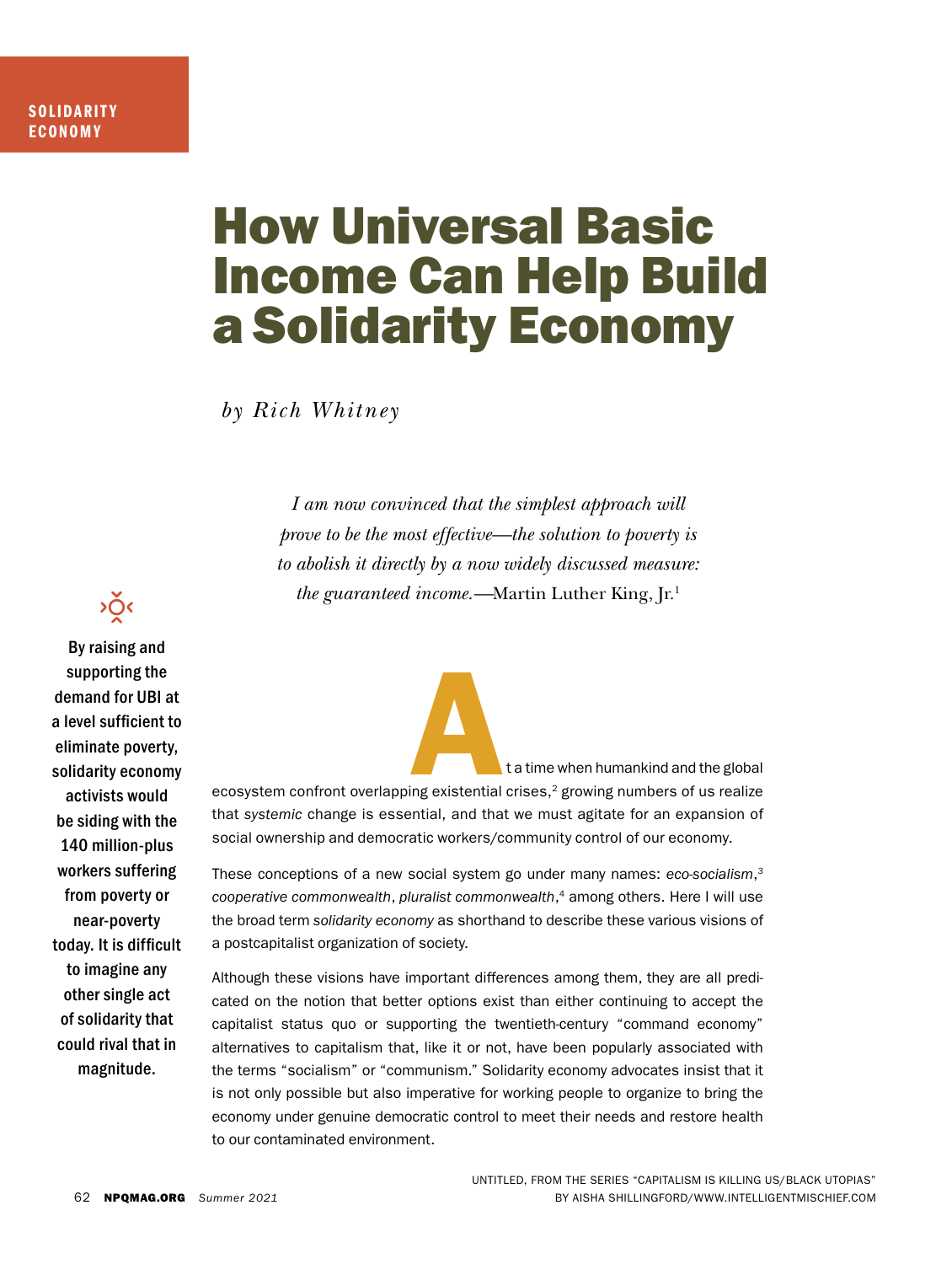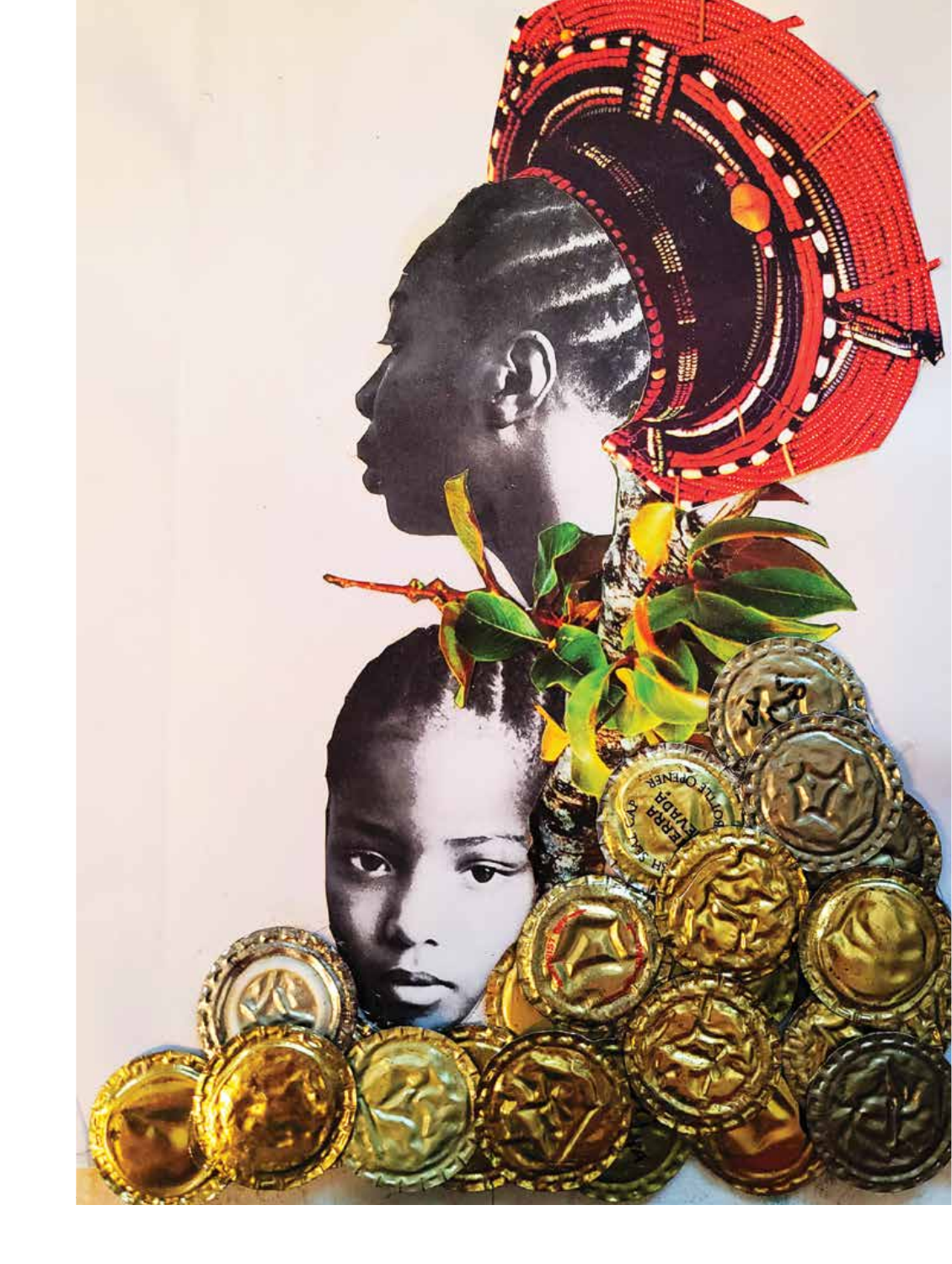## Around the world, people are organizing democratic, communitybased organizations to meet their material needs.

The exciting theoretical and systems-design work is being undertaken by organizations that include The Democracy Collaborative<sup>5</sup> and its Next System Project,<sup>6</sup> Democracy at Work,<sup>7</sup> and the Green Eco-Socialist Network.<sup>8</sup> But this work is not being conducted in a vacuum. It reflects, and is aligned with, developments at the grassroots level. Around the world, people are organizing democratic, community-based organizations to meet their material needs. These institutions include but are not limited to worker-owned or producers' cooperatives, consumer cooperatives, public banks, community land trusts, alternative currencies, and time banks. In many communities, advocates for these institutions have formed coalitions or networks of mutual support, such as Cooperation Jackson,<sup>9</sup> Cooperation Humboldt,<sup>10</sup> and the Chicago-based Kola Nut Collaborative.11 These efforts are backed by such national networks as the U.S. Solidarity Economy Network  $(USSEN)$ ,<sup>12</sup> the Center for Economic Democracy,<sup>13</sup> the New Economy Coalition, $14$  and Transition US. $15$ 

I have argued elsewhere that the solidarity economy movement must enter the terrain of electoral politics and seek to win some measure of state power. $16$  A full exposition of the reasons for doing so is beyond the scope of the present article, but there are three principal reasons:

- 1. It will be extraordinarily difficult for the solidarity economy movement to overcome capitalism by competing head-to-head with the established banks and corporations that now predominate, unless the economic playing field is altered.
- 2. A strategy of just "building more co-ops" and the like without embracing a goal of social reorganization will not be sufficient to overcome the internal logic and destructive practices of capitalism as a system. In other words, we do not want "democratic worker control" of oil and natural gas extraction, private health insurance, prisons, or financial trading.
- 3. There are categories of reforms that can help facilitate the growth of solidarity economy institutions—for example, legislation to create public banks; monetary reform; making it easier for

co-ops to organize; reforms to help redirect labor to environmental restoration like the Green New Deal; and taking on the military-industrial complex.

To this list, I would add a fourth reason, and the focus of this article: There are categories of reforms that can help unify and empower the working class and give it the breathing space it needs to build systemic economic alternatives. I submit that universal basic income (UBI) falls into this category.

#### WHAT IS UNIVERSAL BASIC INCOME?

Initiating a comprehensive series of papers on UBI for the Great Transition Initiative, founding member and honorary copresident of the Basic Income Earth Network (BIEN) Guy Standing has provided a concise definition of UBI:

A basic income system would aim to assure basic economic security to all, independent of employment, by providing every legal resident of a country with an equal monthly sum of money, without conditions, as an economic right. Such *unconditionality* is what distinguishes a basic income from other welfare programs. A modest basic income would be paid to individuals as individuals, regardless of household arrangements, work status, or prior contributions. Importantly, it would be guaranteed to all regardless of other income, thus bypassing the stigmatizing and exclusionary means-testing intrinsic to many welfare programs.17

The Chicago Resilient Families Task Force, which aims to launch a pilot UBI program in that city, has provided a useful set of criteria or design principles that distinguish UBI from similar proposals (although it uses the term *guaranteed income* rather than UBI):

- The amount of income provided should support a basic standard of living.
- The income is a regular fixed amount.
- The income is distributed at regular intervals.
- The income is provided for a sustained period of time.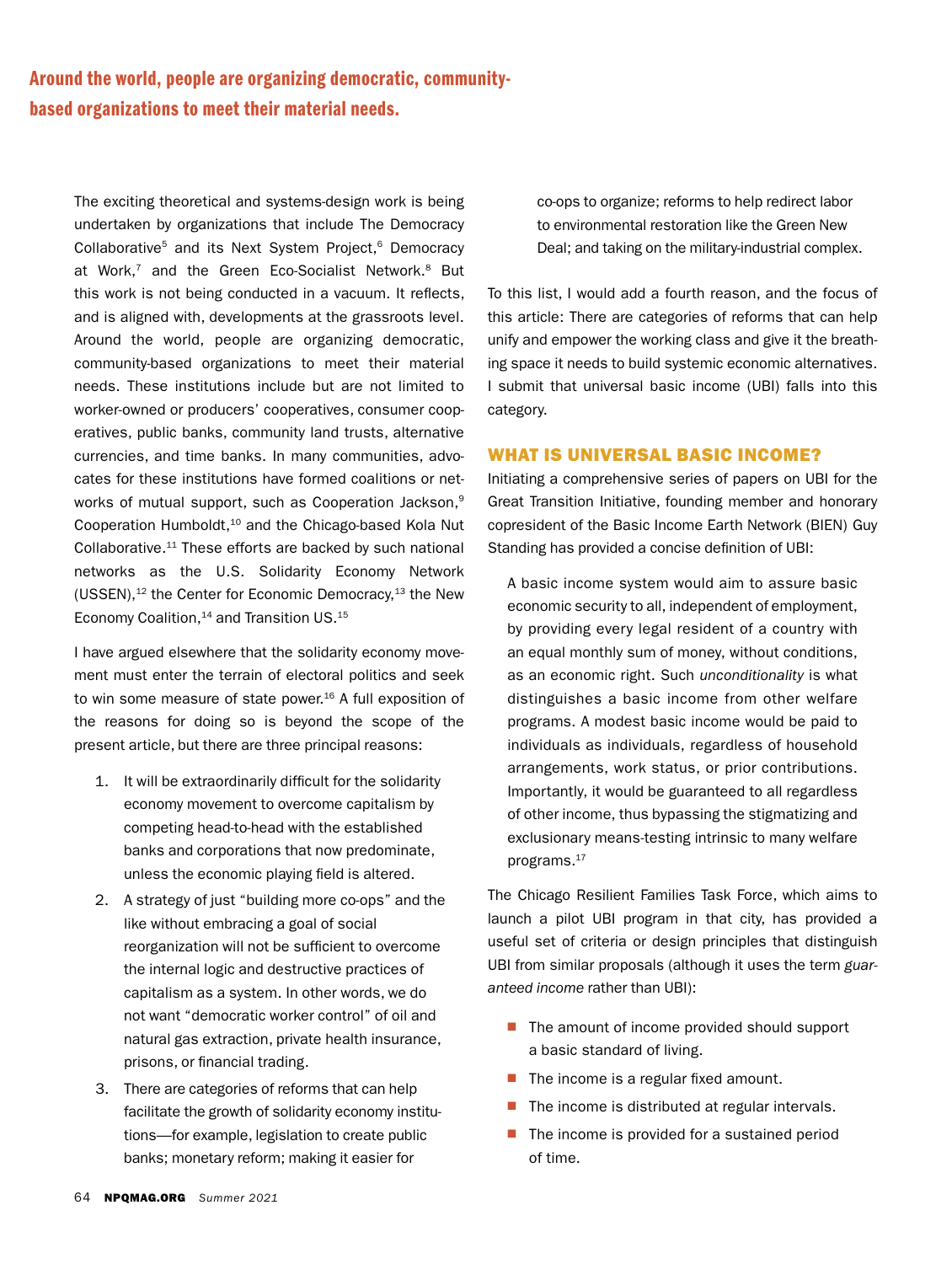## The potential for building solidarity could be enhanced if a movement-based demand for UBI were to include a component for paying reparations.

- The income is given with no strings attached; it is unconditional.
- Eligibility is usually simple—recipients simply need to be a resident in a predefined geographic region, such as a city or a state. Otherwise, it is unrestricted.18

To this I would add only that the criterion of "sustained period of time" should encompass programs that are intended to be ongoing or of indefinite duration, and that the "geographic region" contemplated should include programs of national and global scale. Considering economies of scale and the federal government's unique capacity to create money, the focus should be to establish a UBI program at the national level.<sup>19</sup>

#### PRINCIPAL (AND PRINCIPLED) REASONS TO SUPPORT UBI

UBI would not *directly* create a postcapitalist society. In fact, insofar as it would alleviate human suffering under the capitalist status quo, an argument could be made that it might help preserve capitalism, much as the New Deal was intended by FDR to "to protect the system of private property and free enterprise by correcting such injustices and inequalities as arise from it"—that is*,* to "reform" in order to "preserve."20 The fact that UBI was embraced by such libertarian/neoliberal economists as Friedrich Hayek and Milton Friedman<sup>21</sup> and is being given serious consideration by the International Monetary Fund<sup>22</sup> does nothing to allay this concern.

Of course, the argument that UBI should be rejected because it might help preserve capitalism could be applied to virtually any type of social-welfare measure. Applying the same logic could lead one to the untenable proposition that perhaps activists should advocate for dismantling existing remedial programs like unemployment insurance, SNAP, and Social Security, on the theory that greater immiseration will help "speed the revolution." No serious advocate for social progress would support such a strategy.

Even granting the possibility that UBI could help prolong the existence of capitalism, there are some compelling reasons why solidarity economy advocates should support UBI:

*I. UBI is consonant with core solidarity economy principles and will help build the solidarity essential to a successful transition to a postcapitalist economy.* 

As defined by USSEN, the solidarity economy "constitutes an alternative development framework" that is "grounded in practice and the following principles:

- solidarity, mutualism, and cooperation
- equity in all dimensions: race/ethnicity/ nationality, class, gender, LGBTQ
- the primacy of social welfare over profits and the unfettered rule of the market
- sustainability
- social and economic democracy
- pluralism and organic approach, allowing for different forms in different contexts
- and open to continual change driven from the bottom up."23

UBI surely fits within this set of values. It promotes solidarity, since every member of society would be entitled to its benefits. UBI would especially help improve conditions for and help liberate marginalized peoples—for example, women, and especially women of color, who tend to be disproportionately engaged in unpaid care work, and women trapped in abusive or oppressive relationships for economic reasons—as was noted in the initial findings of the Stockton [California] Economic Empowerment Demonstration.<sup>24</sup>

The potential for building solidarity could be enhanced if a movement-based demand for UBI were to include a component for paying reparations. In other words, the level of income support provided in a UBI program could be adjusted to provide additional income—a reparations sur-payment, if you will—for descendants of enslaved people, Native Americans, and others directly harmed by colonialism and structural racism.

By its very nature, capitalism exploits all workers, but it has systematically oppressed some more than others. Therefore, all should be able to unite around a demand that the same ruling class that has accumulated obscene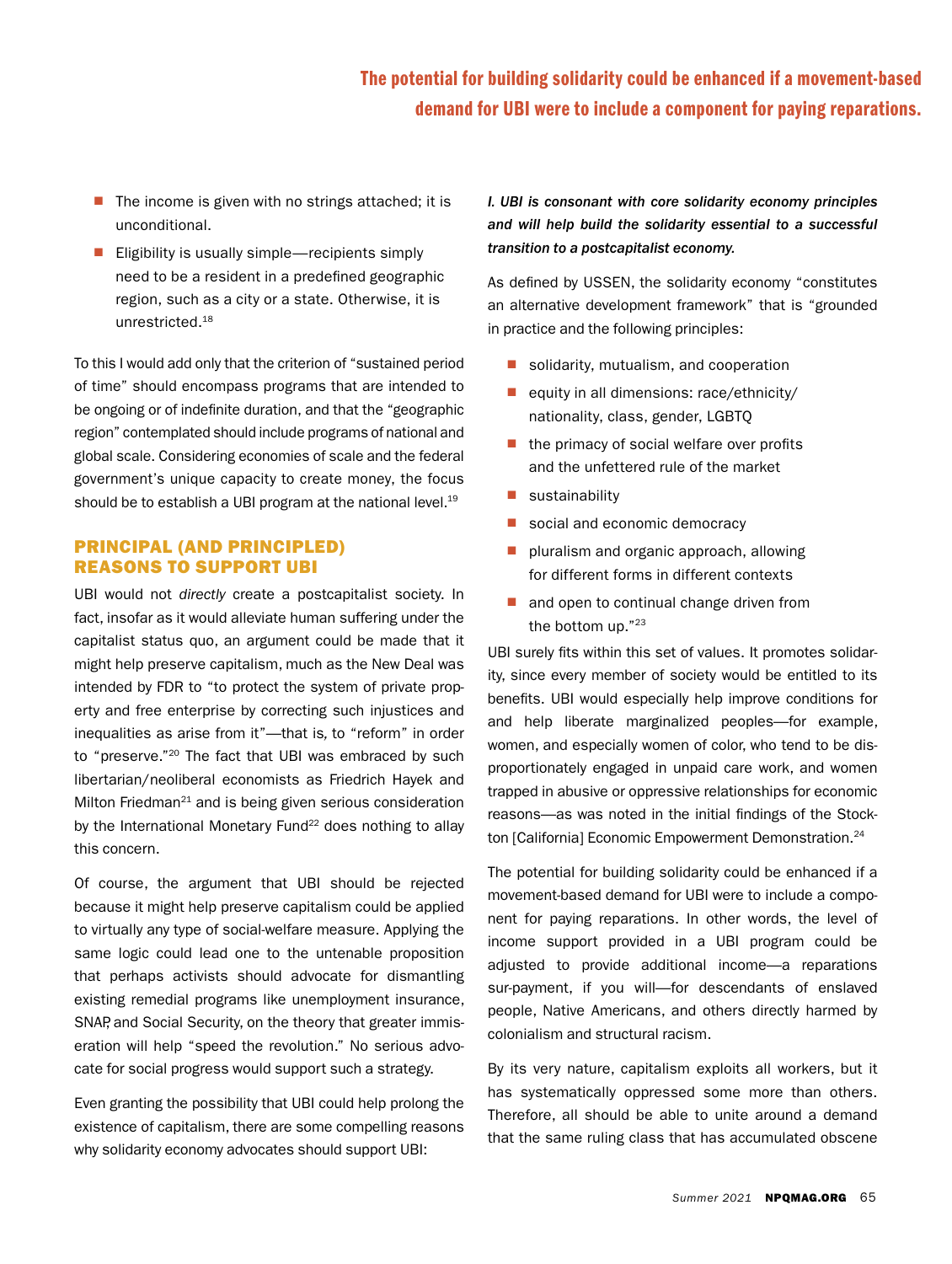levels of wealth from the exploitation of wage labor should begin to make amends to all workers—while at the same time recognizing that some merit additional compensation for additional layers of historic brutal oppression and subjugation.

Perhaps most important, activists should embrace the demand for UBI because it would directly and substantively address one of the principal reasons for the solidarity economy movement's existence—ending senseless and avoidable human suffering. We want a solidarity economy because we want a society and governing bodies that *care* about people and that will put an end to privation and suffering as a first order of business.

It is shameful—and it speaks volumes about capitalism that poverty and human suffering persist, and in some respects have grown worse, in the richest nation in the world. Official poverty in the United States, which notoriously understates the actual level of poverty, has fluctuated between 10 and 15 percent for over fifty years. $25$  A deeper analysis of Census data by the Kairos Center for Religions, Rights & Social Justice and the Poor People's Campaign: A National Call for Moral Revival concluded that 43.5 percent of the U.S. population—*140 million people* are poor or low-income in the United States today.<sup>26</sup> That number has surely grown larger during the pandemicinduced recession.

The wealthiest nation in the world should be able to guarantee a basic "floor" for its people. A fundamental purpose of any government worthy of public support is to ensure the economic security and well-being of its people. UBI is a simple and straightforward means of fulfilling that purpose.

Moving forward, UBI would help address the growing crisis caused by the ongoing mass displacement of labor from productive and gainful employment into the ranks of the unemployed or underemployed. Computerization, automation, and robotization are continuing to eliminate industrial and even some service employment, consigning more and more workers to lower-paying jobs in the "guard labor" sector,<sup>27</sup> the gig economy,<sup>28</sup> or other marginal employment.

UBI would not only help working people survive periods of unemployment immediately, it would also stimulate the economy. Applying a Keynesian macroeconomic model to a hypothetical UBI of \$1,000 a month to all adults in the United States, economists Michalis Nikiforos, Marshall Steinbaum, and Gennaro Zezza of the Roosevelt Institute conclude that it would expand the economy by 12.56 percent over the baseline after eight years, and that "even when the policy is tax- rather than debt-financed, there is an increase in output, employment, prices, and wages."29

As a side benefit—but one underscored by COVID-19—a real UBI program (unlike the paltry relief checks that Congress reluctantly sent out to most Americans) would allow society to respond much more effectively to public-health emergencies, allowing workers to shelter in place as needed without major suffering.

Ending poverty, homelessness, and hunger is a moral imperative. By raising and supporting the demand for UBI at a level sufficient to *eliminate* poverty, solidarity economy activists would be siding with the 140 million-plus workers suffering from poverty or near-poverty today. It is difficult to imagine any other single act of solidarity that could rival that in magnitude.

*II. Since UBI would both reduce unemployment and reduce workers' need to rely on the sale of their labor power in the capitalist economy as their sole means of survival, it would allow them to devote more time to caring for loved ones, education, and doing work to advance a solidarity economy.* 

Contrary to the shopworn myths that UBI, like other social-welfare programs, would promote laziness, real-world experience demonstrates that the opposite is true. In the Stockton experiment, for example, only 28 percent of recipients had full-time employment at the inception of the program, but the percentage rose to 40 percent after one year, a level substantially higher than gains realized by the control group.30 Standing writes that "Finland's basic income experiment found that removing the condition that the unemployed had to search for jobs made no difference to employment. In fact, recipients had slightly more days in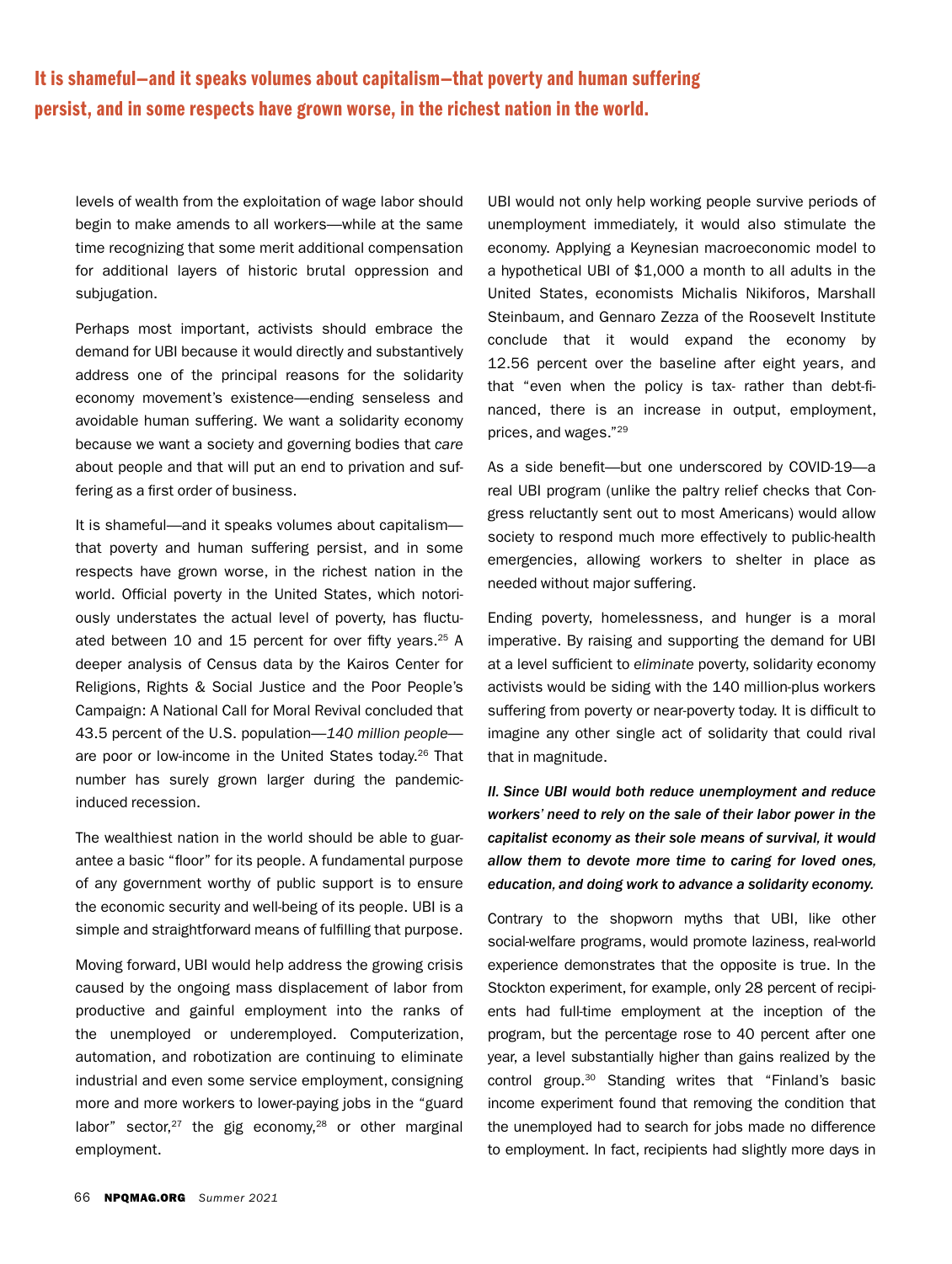## There is no factual basis for the canard that UBI would somehow rob people of ambition. What it *would* do is give working people more and better *choices* as to how they opt to spend their productive time.

employment than the control group."<sup>31</sup> Other studies have shown, at most, only slight decreases in paid work time with most of those decreases accounted for by recipients devoting more time to such pursuits as providing family care, education, or searching for better employment.<sup>32</sup>

In short, there is no factual basis for the canard that UBI would somehow rob people of ambition. What it *would* do is give working people more and better *choices* as to how they opt to spend their productive time. Tim Hollo, executive director of the Green Institute, writes,

[At] heart, what UBI does is decommodify us. Labor is the central commodification in our economy and society, and it commodifies everything else by ensuring that the vast majority of us are kept too busy to engage in non-market activities—growing food, sharing and repairing, building social connection, taking part in collective decision making. If we transform that relation of power, what we will do is create space for the non-market economy to flourish. [...] Fundamentally, if we are to transform our society away from its extractive basis, we must sever the connection between paid labor and the capacity to survive. The clearest way to do this is through some form of UBI or social dividend.<sup>33</sup>

Hollo also points out that, whereas stringent means-tested social-welfare programs—or, "Targeted support, with the necessary punitive and surveillance-based mechanisms to apply that targeting"—are "inherently divisive," trials of UBI have "shown that people feel (correctly) that society wants to include them, and they repay that inclusion through contribution and participation. Universalist approaches breed trust by demonstrating trust."34

Jeremy Lent, founder of the Liology Institute, reaches a similar conclusion:

A true UBI would transform the relationship between labor and capital and weaken the power of the wealthy elite to control the population.

[…]

Work is not something people try to avoid; on the contrary, purposeful work is an integral part of human flourishing. If people were liberated by UBI from the daily necessity to sell their labor for survival, they would reinvest their time in crucial parts of the economy that, as Kate Raworth outlines in *Doughnut Economics*, have mostly been hidden from view—the household and the commons. They would care for loved ones, build community, and dare to do whatever it is that inspires them. The domination of the economy by the market would inevitably decline while those other, life-affirming sectors would be strengthened.35

In sum, although UBI does not directly aid the transformation of the economic basis of society from capitalism to a solidarity economy, it can indirectly aid that transformation in two respects: (1) It can give some workers badly needed breathing space, so that they can turn some of their attention to social issues and organizing for social change instead of having to devote all of their time and energy to a daily struggle to survive; and (2) it can give workers more freedom in how they use their productive time, allowing them to refuse jobs that are socially or environmentally destructive or wasteful, accept employment in the solidarity economy sector or in positions that are otherwise socially beneficial (if less remunerative), and/or devote more time to productive pursuits outside of formal employment, including education and caring for others.

## *III. UBI would be an immense improvement over existing, means-tested social-welfare programs.*

Because it would be universal, UBI would allow government to eliminate a great deal of the wasteful bureaucracy and the time-consuming and often humiliating means-testing practices that accompany most current welfare programs.

This is something of a double-edged sword. Some critics raise the specter of UBI being used as an opportunity for right-wing or rightward-leaning legislators to cut existing social-welfare programs.<sup>36</sup> Here again, though, the same criticism could be leveled against any proposed social-welfare reform. Yes, reactionary elites will always have the inclination to intentionally underfund or otherwise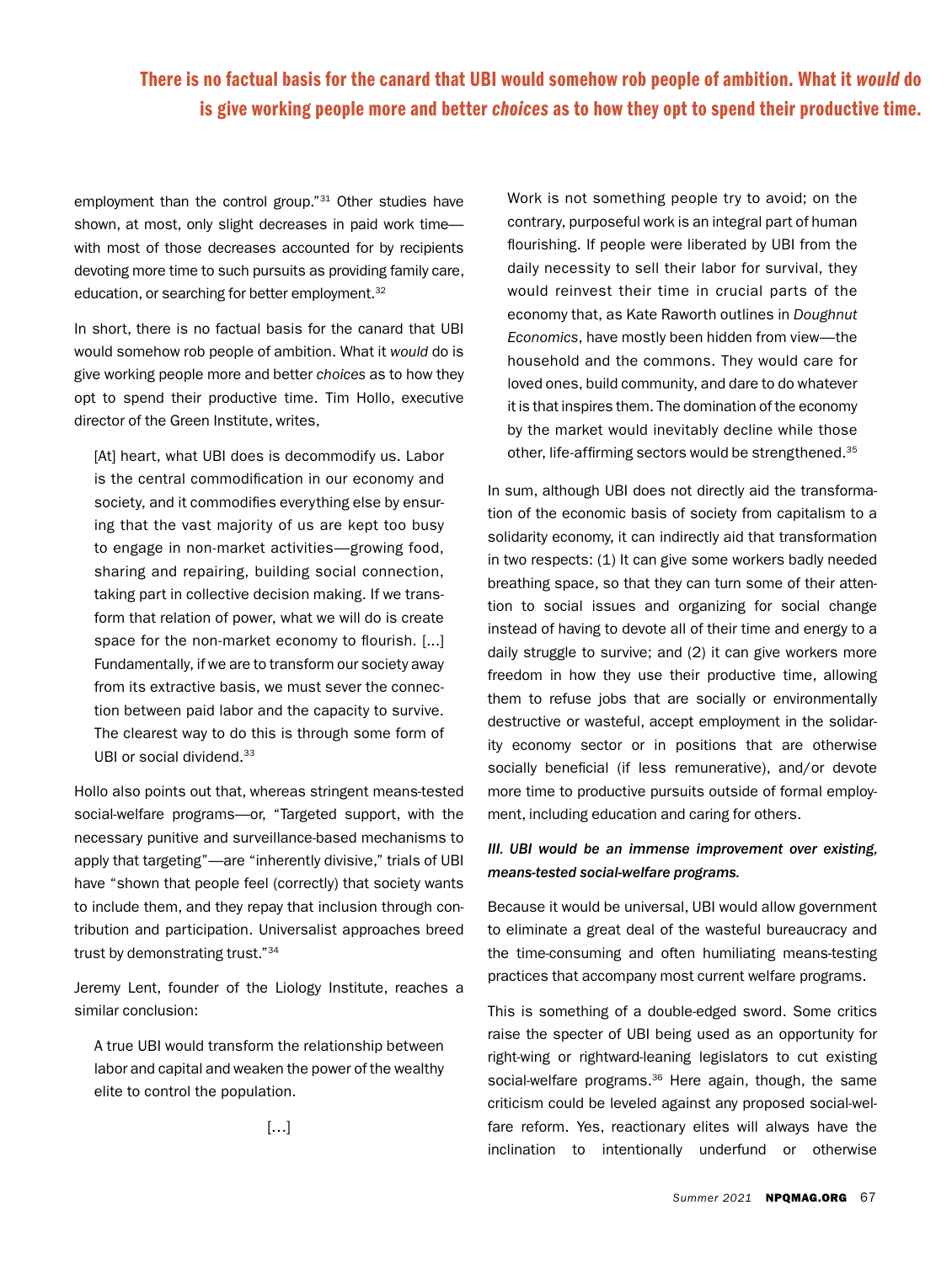undermine a beneficial reform, but that is not a legitimate objection to advocating for the reform in the first place.

This criticism fails to recognize that the benefits of *any* such reform measure *always* depend upon political will. For example, just because public funding of higher education in the United States has been inadequate for decades, this does not make higher education a bad idea. The public housing system in the United States is horrible, but that does not make public housing a bad idea. The success of any reform always depends, in the final analysis, on sufficient mobilization to not only win the gain but also maintain it over time.

Therefore, the only legitimate aspect of this criticism of reforms like UBI is that the political mobilization needed to obtain it and sustain it over time will divert time and energy from other projects that may more directly advance us toward a solidarity economy. In short, it comes down to a judgment call on whether work on this reform merits the expenditure of time, effort, and political capital needed to secure it versus other projects that would advance the ball.

I submit that it does merit such expenditure, especially considering the dire straits that millions of people are in today, exacerbated by the pandemic-related recession. There is a desperate need in the here and now to "raise the floor" beneath the 140 million-plus Americans who are struggling to make ends meet, and afford them some badly needed breathing space to imagine an economy where principles of solidarity truly become the norm.

 $\sum_{i=1}^{N}$ 

There is good news here. The solidarity economy is beginning to emerge as a viable alternative to the status quo for growing numbers of unemployed and low-income workers. But the key word here is *beginning*. To build support, advocates for a solidarity economy would do well to demand UBI. We have an historic opportunity to once again stand with Dr. King and follow his advice from half a century ago to abolish poverty—simply and directly.

#### NOTES

- 1. Martin Luther King, Jr., *Where Do We Go From Here: Chaos or Community?* (New York: Harper & Row, 1967).
- 2. John Mecklin, ed., "This is your COVID wake-up call: It is 100 seconds to midnight," *Bulletin of the Atomic Scientists*, Science and Security Board, January 27, 2021, [thebulletin.org/doomsday-clock/current-time/](http://thebulletin.org/doomsday-clock/current-time/).
- 3. "About," Green Eco-Socialist Network, accessed May 26, 2021, [eco-socialism.org/about/.](http://eco-socialism.org/about/)
- 4. Gar Alperovitz, "Principles of a Pluralist Commonwealth," The Next System Project, June 28, 2017, [thenextsystem.org](http://thenextsystem.org/principles) /principles.
- 5. The Democracy Collaborative, accessed May 26, 2021, [democracycollaborative.org/](http://democracycollaborative.org/).
- 6. The Next System Project, accessed May 26, 2021, [thenextsystem.org/](http://thenextsystem.org/).
- 7. Democracy at Work, accessed May 26, 2021, [democracyatwork.info/](http://democracyatwork.info/).
- 8. "Organizing to replace capitalism with the solidarity economy," Green Eco-Socialist Network, accessed May 26, 2021, [eco-socialism.org/.](http://eco-socialism.org/)
- 9. "Building a solidarity economy in Jackson, Mississippi, anchored by a network of cooperatives and worker-owned, democratically self-managed enterprises," Cooperation Jackson, accessed May 26, 2021, [cooperationjackson.org/](http://cooperationjackson.org/).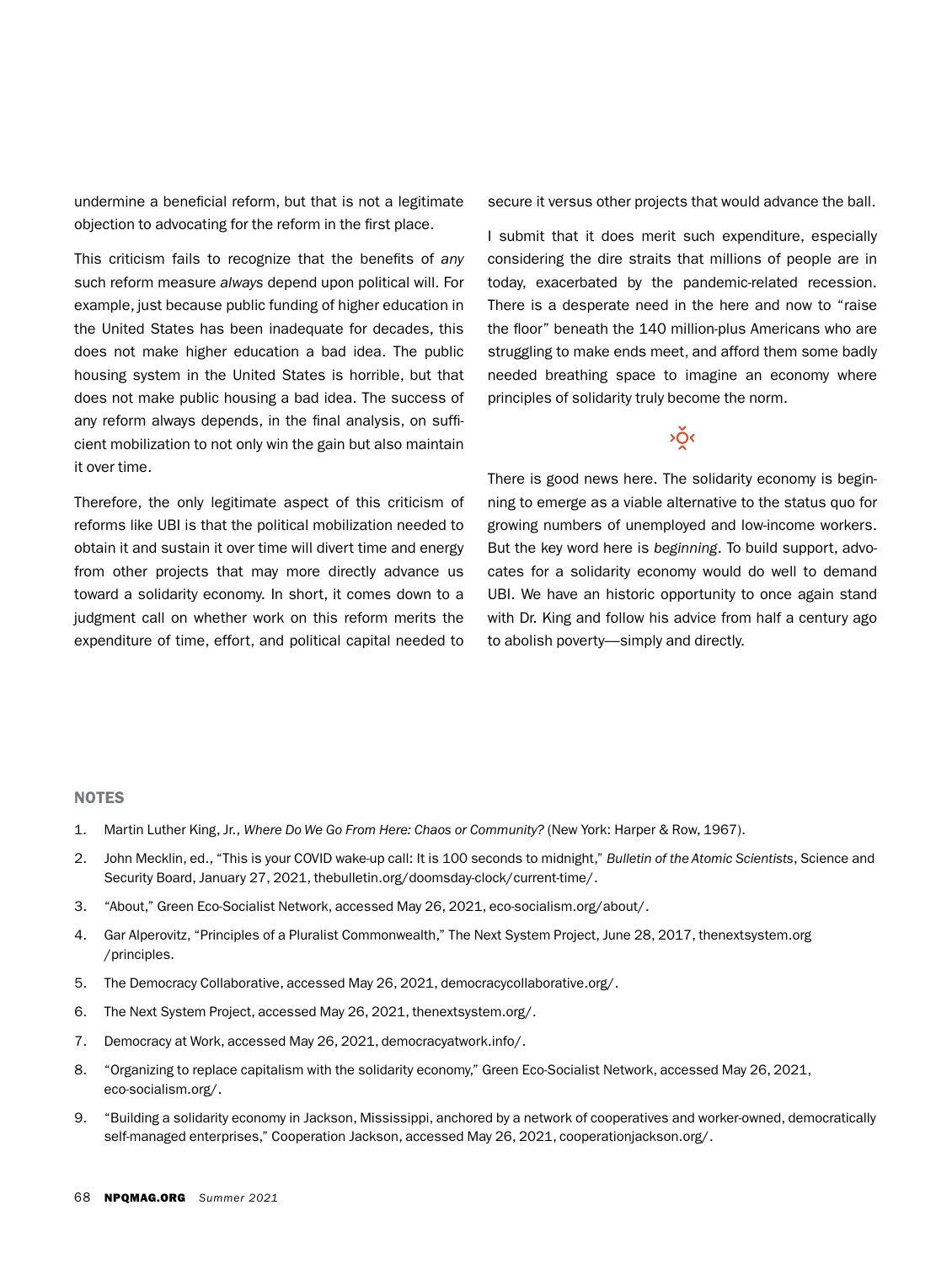- 10. "Building a Solidarity Economy on California's North Coast," Cooperation Humboldt, accessed May 26, 2021, [cooperation](http://cooperationhumboldt.com/) [humboldt.com/](http://cooperationhumboldt.com/).
- 11. "Our Abundant Social Infrastructure Made Visible," The Kola Nut Collaborative, accessed May 26, 2021, [kolanutcollab.org/.](http://kolanutcollab.org/)
- 12. "What is Solidarity Economy?," USSEN, accessed May 26, 2021, [ussen.org/.](http://ussen.org/)
- 13. Center for Economic Democracy, accessed May 26, 2021, [economicdemocracy.us/](http://economicdemocracy.us/).
- 14. "Another World Is Happening," New Economy Coalition, accessed May 26, 2021, [neweconomy.net/.](http://neweconomy.net/)
- 15. "Join a movement of communities reimagining and rebuilding our world," Transition US, accessed May 26, 2021, [transitionus.org/.](http://transitionus.org/)
- 16. Rich Whitney, presentation at Post-Capitalism Conference, Humboldt State University, April 22, 2021, [events.eventee.co/detail](http://events.eventee.co/detail/post-capitalism-conference-8356/session/43916) /post-capitalism-conference-8356/session/43916.
- 17. Guy Standing, "The Case for a Basic Income," opening essay for GTI Forum, "Universal Basic Income: Has the Time Come?," Great Transition Initiative, November 2020, [greattransition.org/gti-forum/basic-income-standing](http://greattransition.org/gti-forum/basic-income-standing).
- 18. Amy Rynell, *Big Shoulders, Bold Solutions: Economic Security for Chicagoans: Chicago Resilient Families Task Force Report* (Chicago: Chicago Resilient Families Initiative Task Force, February 2019), 38.
- 19. Addressing the "How are you going to pay for it?" question is beyond the scope of the present article. However, a number of clearly workable fiscal and monetary policy vehicles have been suggested. See, for example, Ellen Brown, "A Universal Basic Income Is Essential and Will Work," *The Web of Debt* (blog), April 19, 2020, [ellenbrown.com/2020/04/19/a-universal-basic](http://ellenbrown.com/2020/04/19/a-universal-basic) -income-is-essential-and-will-work/comment-page-1/; and Scott Santens, "Why Should We Support the Idea of Universal Basic Income?," *Huffington Post*, last modified December 6, 2017, [huffpost.com/entry/why-should-we-support-the\\_b\\_7630162.](http://huffpost.com/entry/why-should-we-support-the_b_7630162) See also Michalis Nikiforos, Marshall Steinbaum, and Gennaro Zezza, *Modeling the Macroeconomic Effects of a Universal Basic Income* (New York: Roosevelt Institute, August 2017), 3.
- 20. Franklin Delano Roosevelt, "Address at the Democratic State Convention, Syracuse, N.Y.," The American Presidency Project, September 29, 1936, [presidency.ucsb.edu/documents/address-the-democratic-state-convention-syracuse-ny](http://presidency.ucsb.edu/documents/address-the-democratic-state-convention-syracuse-ny).
- 21. Kody Carmody, "The Resurgence of Universal Basic Income: Concerns about the effects of automation have brought an old policy proposal back into the limelight," *Econ Focus*, Federal Reserve Bank of Richmond, Third Quarter 2017, [richmondfed.org](http://richmondfed.org/publications/research/econ_focus/2017/q3/feature2) [/publications/research/econ\\_focus/2017/q3/feature2.](http://richmondfed.org/publications/research/econ_focus/2017/q3/feature2)
- 22. Maura Francese and Delphine Prady, "Universal Basic Income: Debate and Impact Assessment," *IMF Working Papers*, December 10, 2018, [imf.org/en/Publications/WP/Issues/2018/12/10/Universal-Basic-Income-Debate-and-Impact-Assessment-46441](http://imf.org/en/Publications/WP/Issues/2018/12/10/Universal-Basic-Income-Debate-and-Impact-Assessment-46441).
- 23. "What is Solidarity Economy?," USSEN.
- 24. Stacia West et al., *Preliminary Analysis: SEED's First Year* (Stockton, CA: Stockton Economic Empowerment Demonstration, March 3, 2021), 13–14, 19. See also Karl Widerquist, "The Basic Income Guarantee Experiments of the 1970s: a quick summary of results," Basic Income Earth Network (BIEN), December 3, 2017, [basicincome.org/news/2017/12/basic-income](http://basicincome.org/news/2017/12/basic-income-guarantee-experiments-1970s-quick-summary-results/) [-guarantee-experiments-1970s-quick-summary-results/](http://basicincome.org/news/2017/12/basic-income-guarantee-experiments-1970s-quick-summary-results/).
- 25. Ajay Chaudry et al., *Poverty in the United States: 50-Year Trends and Safety Net Impacts* (Washington, D.C.: Office of Human Services Policy, Office of the Assistant Secretary for Planning and Evaluation, U.S. Department of Health and Human Services, March 2016), 10. See also Jessica Semega et al., *Income and Poverty in the United States: 2019*, United States Census Bureau, Current Population Reports, P60-270 (Washington, D.C.: U.S. Government Publishing Office, September 2020), 12.
- 26. Shailly Gupta Barnes, "Explaining the 140 million: Breaking Down the Numbers Behind the Moral Budget," The Kairos Center for Religions, Rights & Social Justice, June 26, 2019, [kairoscenter.org/explaining-the-140-million/.](http://kairoscenter.org/explaining-the-140-million/)
- 27. See, for example, Richard Florida, "America's Growing 'Guard Labor' Force: Many large urban areas in the U.S. now have more 'guard labor' than teachers," *Bloomberg CityLab*, March 13, 2018, [bloomberg.com/news/articles/2018-03-13/the-rise-of-guard](http://bloomberg.com/news/articles/2018-03-13/the-rise-of-guard-labor-in-the-united-states) [-labor-in-the-united-states](http://bloomberg.com/news/articles/2018-03-13/the-rise-of-guard-labor-in-the-united-states). See also "Occupational Employment and Wages, May 2020: 33-9032 Security Guards," Occupational Employment and Wage Statistics, U.S. Bureau of Labor Statistics, [www.bls.gov/oes/current/oes339032.htm](http://www.bls.gov/oes/current/oes339032.htm).
- 28. Estimates of the size of the gig economy vary wildly, partly due to a lack of uniform definitions. Compare, for example, Erik Sherman, "New Count of the Gig Economy Says Old Employment Has Nothing to Worry About," *Inc.*, January 18, 2017, [inc.com](http://inc.com/erik-sherman/the-real-size-of-the-gig-economy-is-smaller-than-you-may-think.html) [/erik-sherman/the-real-size-of-the-gig-economy-is-smaller-than-you-may-think.html](http://inc.com/erik-sherman/the-real-size-of-the-gig-economy-is-smaller-than-you-may-think.html) (which argues that the numbers have been greatly exaggerated and that the gig economy only employs a small fraction of the work force); Greg Iacurci, "The gig economy